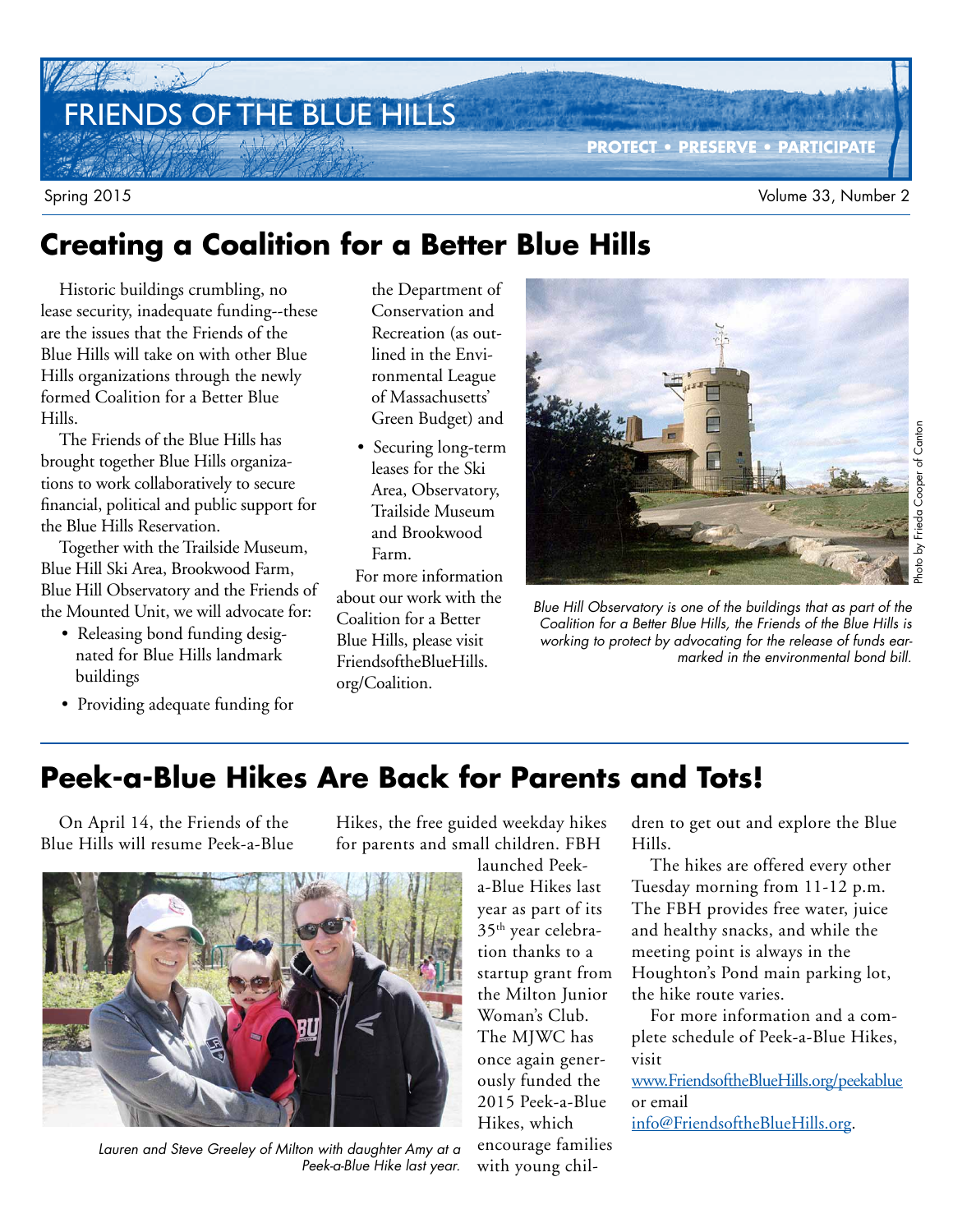# **Hotel on Parkland?**

*Friends of the Blue Hills is working to shine a light on a plan to build a hotel on Little Blue Hill conservation land.*

You probably don't think of a hotel when you think of parkland, but that hasn't stopped an individual from proposing to build a hotel on Department of Conservation and Recreation conservation land near Little Blue Hill.

### **Sign up for Monthly Giving and You May Win a \$250 Shopping Spree at L.L. Bean!**

If you love the Blue Hills and want to support the important work that Friends of the Blue Hills does to preserve and protect the Reservation, please consider becoming a **Blue Hills Sustainer.** By making a monthly donation to FBH, your tax deductible donation will provide a steady and reliable source of income for FBH and will ensure that your membership never lapses! Of course, you may stop the donations at any time by calling 781-828- 1805 or emailing us at info@friendsofthebluehills.org.

As an added incentive, when you enroll in our monthly giving program, you will be entered into a raffle for a \$250 gift certificate for L.L. Bean!

Thank you for your generous support!

> The Friends of the Blue Hills newsletter is produced four times a year.

**Editors:** Anne Comber, Judy Jacobs, Barbara Kirby

**Layout:** Owen Hartford

Visit us on the web at www.FriendsoftheBlueHills.org or call 781-828-1805 for membership, maps and schedule information. P.O. Box 416, Milton, MA 02186

A developer has proposed building on seven acres that are part of a designated Area of Critical Environmental Concern behind the Dunkin' Donuts and Blue Hills Grille in Canton… but he has a clear title for only .78 acre. That's right--- under 8 tenths of an acre!

At a Canton Planning Board meeting in February, Attorney Dick Staiti, the lawyer for the developer, presented the hotel proposal as if his client owned the entire seven acres.

Luckily, Denny Swenson, President of the Friends of the Blue Hills, attended the meeting with documents indicating that DCR owns more than five acres of the seven-acre parcel. DCR also owns a conservation restriction on more than an acre of the remaining land. So Attorney Staiti's

client can build on only three quarters of an acre of the property, but he needs at least two acres to build a hotel in Canton.

The Canton Planning Board, chaired by Jeremy Comeau, wisely understood the issue and voted against the change in zoning that the developer requested for his hotel.

The developer, however, has not given up. He has placed an article on the Canton Town Meeting agenda in May to change the zoning on DCR conservation land to allow a hotel development.

We are working to make sure that Canton voters understand the issue and the importance of protecting parkland. For more information, visit FriendsoftheBlueHills.org/Hotel.

|                                                                                                                                        | YES! I want to protect the Blue Hills Reservation!                                                                                                                   |                                                                                                     |
|----------------------------------------------------------------------------------------------------------------------------------------|----------------------------------------------------------------------------------------------------------------------------------------------------------------------|-----------------------------------------------------------------------------------------------------|
| $\Box$ Basic Membership - \$30<br>$\Box$ Hancock Hill Hero - \$100<br>$\Box$ Chickatawbut Champion – \$500<br>Other __________________ |                                                                                                                                                                      | $\Box$ Ponkapoag Protector - \$50<br>$\Box$ Skyline Steward - \$250<br>Great Blue Guardian -\$1,000 |
| Payment Frequency (Choose one)<br>I Lump sum donation<br>Monthly donation of \$                                                        |                                                                                                                                                                      |                                                                                                     |
|                                                                                                                                        | Become a Sustainer: $\square$ Yes, have this gift renew automatically                                                                                                |                                                                                                     |
|                                                                                                                                        |                                                                                                                                                                      |                                                                                                     |
| Card Number                                                                                                                            | $\Box$ I've enclosed a check made payable to Friends of the Blue Hills<br>$\Box$ Please charge my $\Box$ Mastercard $\Box$ Visa $\Box$ Discover<br>Exp. date (MM/YY) | Card security code                                                                                  |
|                                                                                                                                        |                                                                                                                                                                      |                                                                                                     |
|                                                                                                                                        |                                                                                                                                                                      |                                                                                                     |
|                                                                                                                                        |                                                                                                                                                                      |                                                                                                     |
|                                                                                                                                        |                                                                                                                                                                      |                                                                                                     |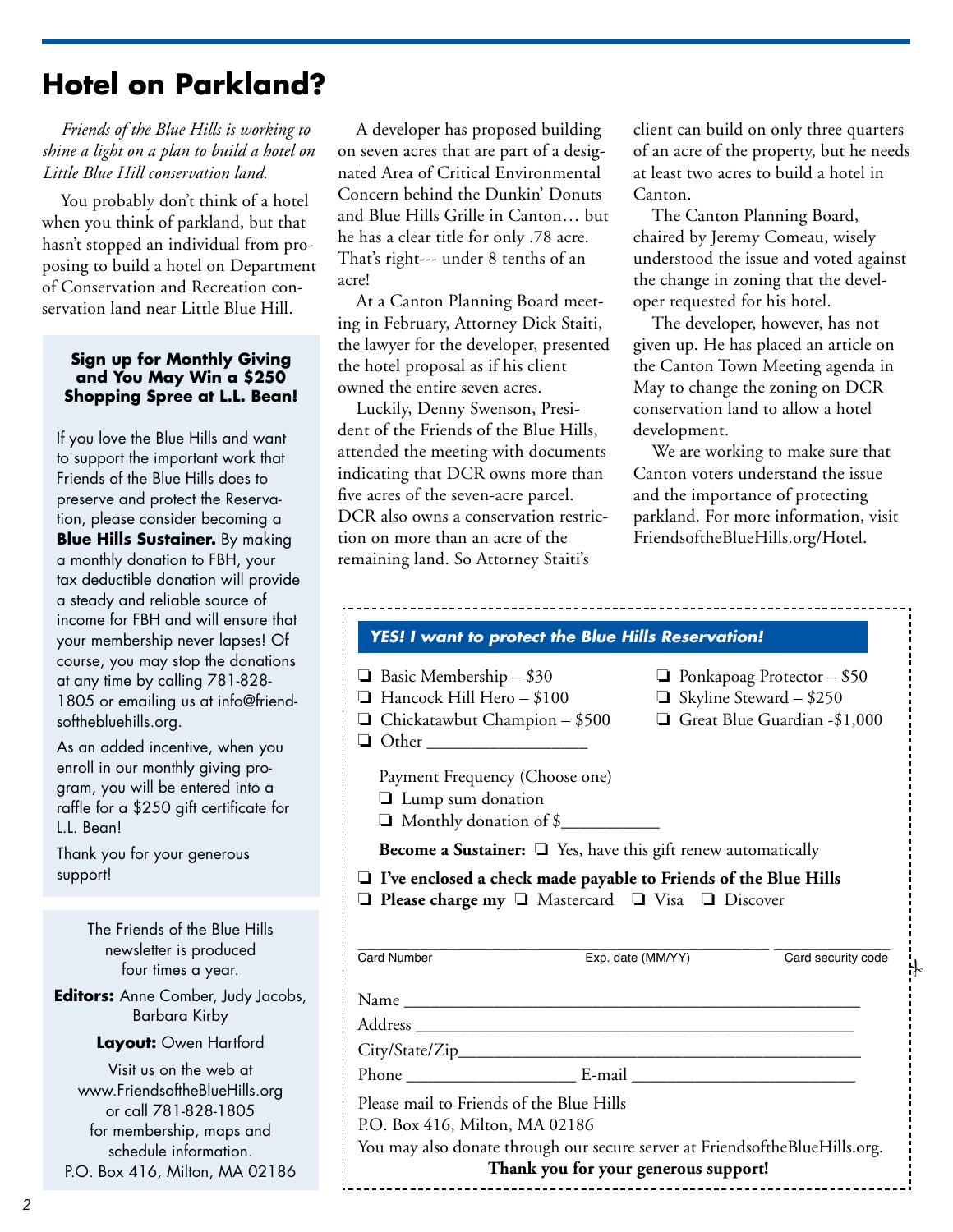### **Team Up with Friends of the Blue Hills to Green Up the Blue Hills!**

### **Join us on Sunday, May 31, 1:00-3:30 p.m. at Ponkapoag AMC Cabins.**

Tired of winter and looking forward to spring? Well, after all that snow melts away, the Blue Hills Reservation will again provide beauty and greenery to the area. But it may need some help.

The Friends of the Blue Hills will hold its annual Green Up on Sunday, May 31, from 1:00 p.m. to 3:30 p.m. While Green Up's main mission is helping to pull up invasive weeds around Ponkapoag Pond, volunteers can enjoy music, face painting, crafts, and a scavenger hunt.

"I particularly like Green Up because it isn't about picking up garbage. It's learning about invasive plants. There is an educational component, learning about the plants,"explained Jeff Stoodt, a science teacher at the Pierce Middle School in Milton. Several years ago, Jeff asked some of his sixth grade students to help clean up the grounds around the school and then joined the larger effort at the Blue Hills, offering students extra credit for their participation. He enjoys the event along with his



Milton middle school science teacher Jeff Stoodt offers extra credit to students for helping with Green Up. Pictured above with Stoodt is former student Sayra Chireno-Fernandez and her mother Mannie and little sister Gema.

students and their families. More than 100 people attended last year.

If you're interested in volunteering, please RSVP to Greenup@Friendsofthe BlueHills.org or call 617-696-8248. Parking is available at Temple Beth David, 1060 Randolph Street, Canton.

It is a short, scenic walk from the parking lot to the Ponkapoag AMC Cabins. The event will take place rain or shine – so come on out, bring the family and your gardening gloves!

*Article written by Maxine McPherson of Canton*.

### **Your Chance to Sponsor a Trail for that Special Someone!**

 Looking for the perfect gift for someone who loves the Blue Hills? Whether it's for a birthday, a graduation, Bar/Bat Mitzvah, Father's Day or any occasion at all, the Friends of the Blue Hills is offering an opportunity to Sponsor a Trail! For \$35, you will receive a certificate with the recipient's name, the occasion, and the name of the sponsored trail along with a trail map so the recipient can see where his/ her trail is located in the Blue Hills Reservation. We will either mail the certificate to you or to the recipient with the information you supply. Best of all, your gift will help Friends of the Blue Hills maintain the trails so that everyone can enjoy them! For more information, please email info@FriendsoftheBlueHills.org.

### **Protect the Beauty: Photo Contest**

The Friends of the Blue Hills is dedicated to encouraging people to protect, preserve and enjoy the Blue Hills…Show us who and what in the Blue Hills you care about that makes the Blue Hills worth protecting! Dedham Savings is the sponsor of the photo contest. Prizes will include two \$250 gift certificates donated by L.L. Bean; one prize awarded by judges and another prize awarded to the photo with the most popular votes. For details, visit http://friendsofthebluehills.org/photo-contest.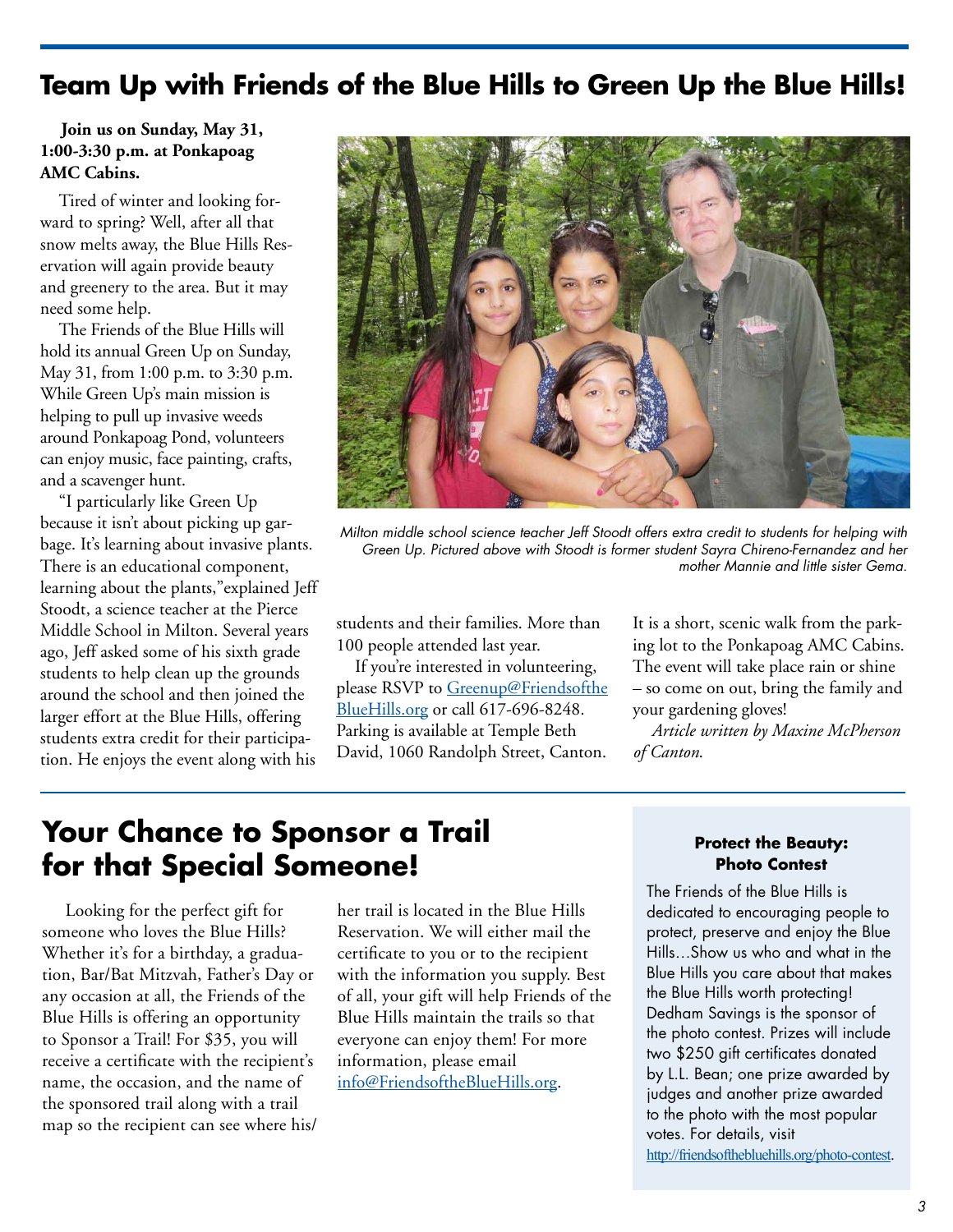## **Skyline Society Member: Erica Quigley**

*Erica joined the Skyline Society by including the Friends of the Blue Hills in her Will.*

Erica Quigley is passionate about connecting people to the outdoors. After working as a teacher naturalist, she is currently a graduate student at the Boston Architectural College. She plans to devote her career to designing spaces that help people connect with one another and the world around them.

Her enthusiasm for the natural world extends to the Blue Hills. She says she appreciates the Friends of the Blue Hills' advocacy and volunteer service activities, which "are filling gaps in the enormous job of keeping the reservation healthy and accessible."

Erica feels so strongly about pro-

tecting the Blue Hills, she has joined the Skyline Society, the Friends of the Blue Hills' program for honoring and thanking people who have included the Friends of the Blue Hills in their Will.

As a young adult with a busy life ahead of her, Erica wants to make sure that she doesn't lose sight of how important the Blue Hills are for her. "I know I can't afford to give as much as I'd like now, but by putting the Friends of the Blue Hills in my Will, I know that my wishes to protect the Blue Hills will be fulfilled."

For a free copy of our new Frequently Asked Questions brochure, contact Judy Lehrer Jacobs at Judy@ FriendsoftheBlueHills.org or (781) 828-1805.





### **Strive for 35 Grand Prize Winner Announced at First Day Hike**

Friends of the Blue Hills celebrated its 35th year in 2014, and one of the special initiatives was the Strive for 35 Challenge. All those who completed the Challenge were entered into a drawing for a \$250 gift card from L.L. Bean and a weekend stay at the AMC cabins at Ponkapoag Pond. The drawing was held at the First Day Hike at Houghton's Pond on New Year's Day, and David Gouthro of Braintree was the winner. Gouthro is shown above receiving his prize from FBH Executive Director Judy Lehrer Jacobs.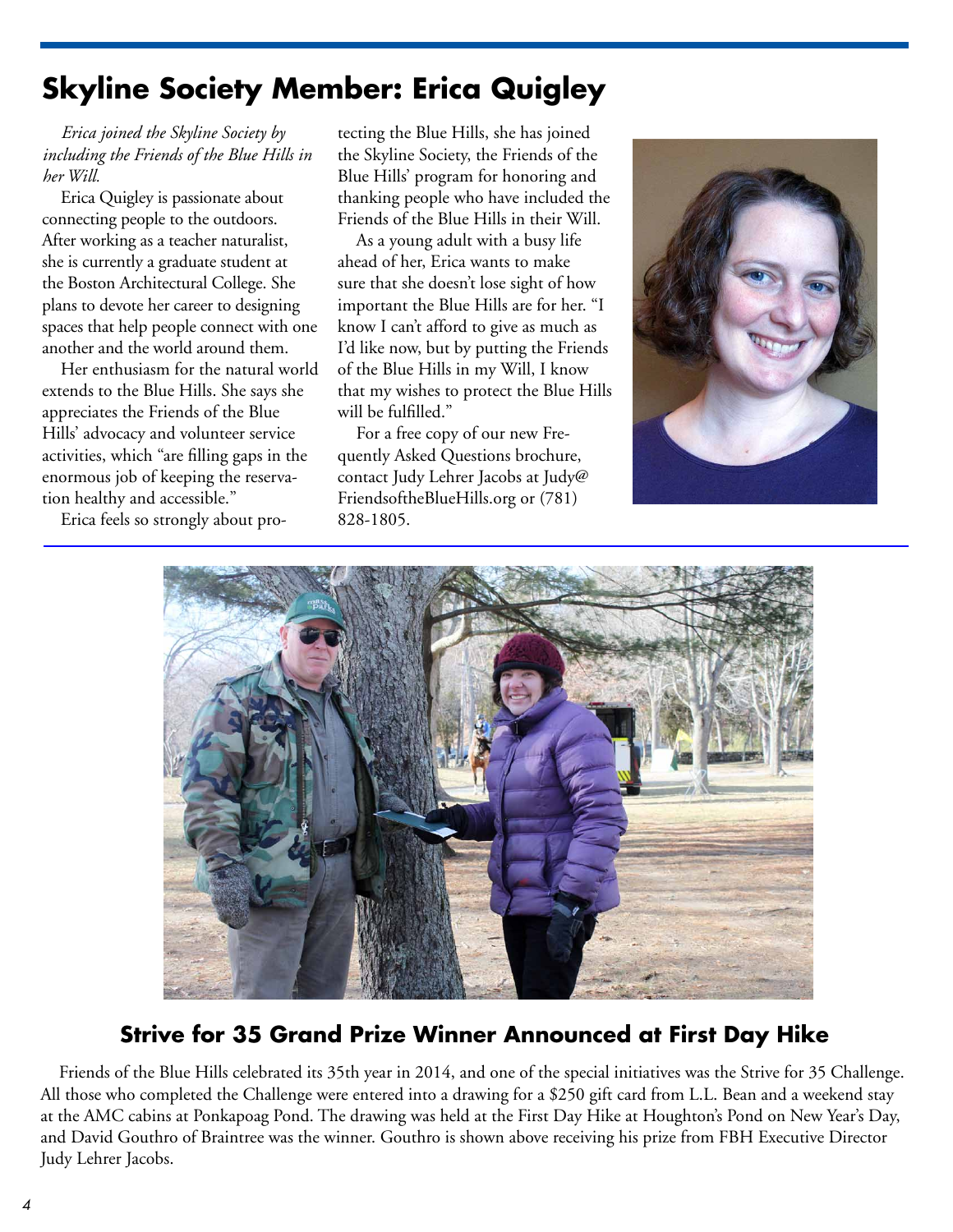## **Cold Weather and Hot Times at Winter Fest!**

Over 200 people joined Friends of the Blue Hills for an evening of lively Irish music, chili tasting, crafts, and winter fun! Record snowfall created the perfect conditions for skiing, though bone-chilling temperatures made for a very chilly night hike!

We are grateful to our sponsors, our Chili Competitors, and those businesses that helped make Winter Fest a big success: Food Should Taste Good, Fruit Center Marketplace in Milton, and Blue Hills Brewery in Canton.



Congratulations and THANK YOU to our wonderful Chili Cook Off Competitors (l to r): Rick Sampson of Queen Anne's Restaurant in Canton, Bill Charrier of Chili's in Braintree, Suzanne Lombardi of The Plate in Milton, and Tim Colton of The Fours in Quincy.



Thank you to our Chili Cook Off Judges ( l to r): State Sen. Brian A. Joyce, Paul Meoni, Lt. Helena Findlay, Jim Cotter, Amy Nachbar, Jolene Rambone, Jeremy Comeau, Liz Ryan, State Rep. Walter Timilty.



Eilie Boylan of Milton dancing with sister Madeleine to the spirited tunes of the Irish band Songs for Ceilidh.

### **Special thanks!**

Special thanks to **Blue Hills Ski Area** for hosting the event and to our generous sponsors, **Doctors Express** of Braintree and Dedham and **William Raveis Real Estate**  in Milton.



Isabella Carey, age 8, with brother Holden, age 5, from Quincy and friend Samantha Soto, age 8, are all smiles at Winter Fest.



Eva Jansiewicz of Canton helps daughters Alexis, age 8, and Emma Farrow, age 3, create a winter collage.